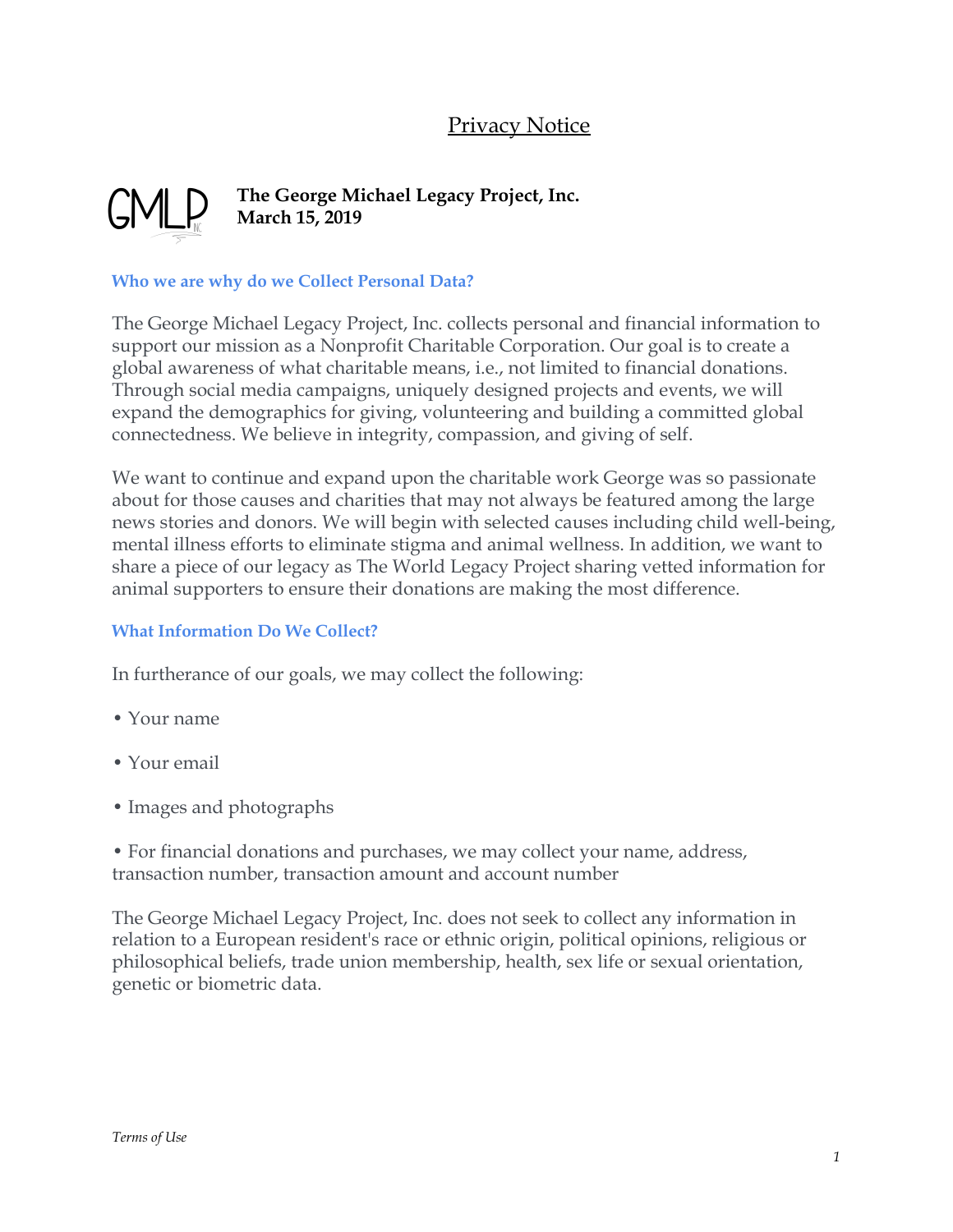#### **What Information Do We Collect?**

We share our Commercial Data (and that may include personal data) we collect with service providers such as:

- PayPal, credit card processors and other financial institutions
- JustGiving, credit card processors and other financial institutions

This data is shared only as necessary to facilitate a specific financial transaction. We may also disclose personal data as required or appropriate in order to protect our website, business operations or legal rights.

#### **What Information Do We Collect?**

We process personal data for the legitimate interest of supporting charitable organizations and in furtherance of a financial contract such as a purchase or a donation. We may need to transfer your data internationally to fulfill these goals. By agreeing to the terms of this Privacy Notice, you consent to having your data transferred internationally as needed to fulfill a contract or in support of our legitimate interest of supporting charitable organizations.

#### **You Have Rights: You have the following Data Subject Access Rights**

You have *the right* to request from us confirmation of whether we are processing your personal data, and if so *to access* to that information.

If any of your personal data is inaccurate you have *a right to request rectification.*

You have the *right to object* to our processing and/or request we *delete* your personal data.

Before we are able to provide you with any information or correct any inaccuracies we may ask you to verify your identity and to provide other details to help us identify you and respond to your request.

*You have a right to object to receiving direct marketing*. Please let us know if you would like to be removed from our marketing list.

Please send your Data Subject Access Rights Requests to: Email: gmlegacyproject@gmail.com Attn: Sallyann Saull, Trustee, President

#### **Complaints?**

If you have any complaints on how we handle your personal data, please send your complaints to: Email: [gmlegacyproject@gmail.com](mailto:gmlegacyproject@gmail.com) Attn: Ann Shaw, Trustee, Communications Director at

#### **Updating this Privacy Notice**

We may update this privacy notice from time to time. Therefore, we advise you to check this notice on a regular basis.